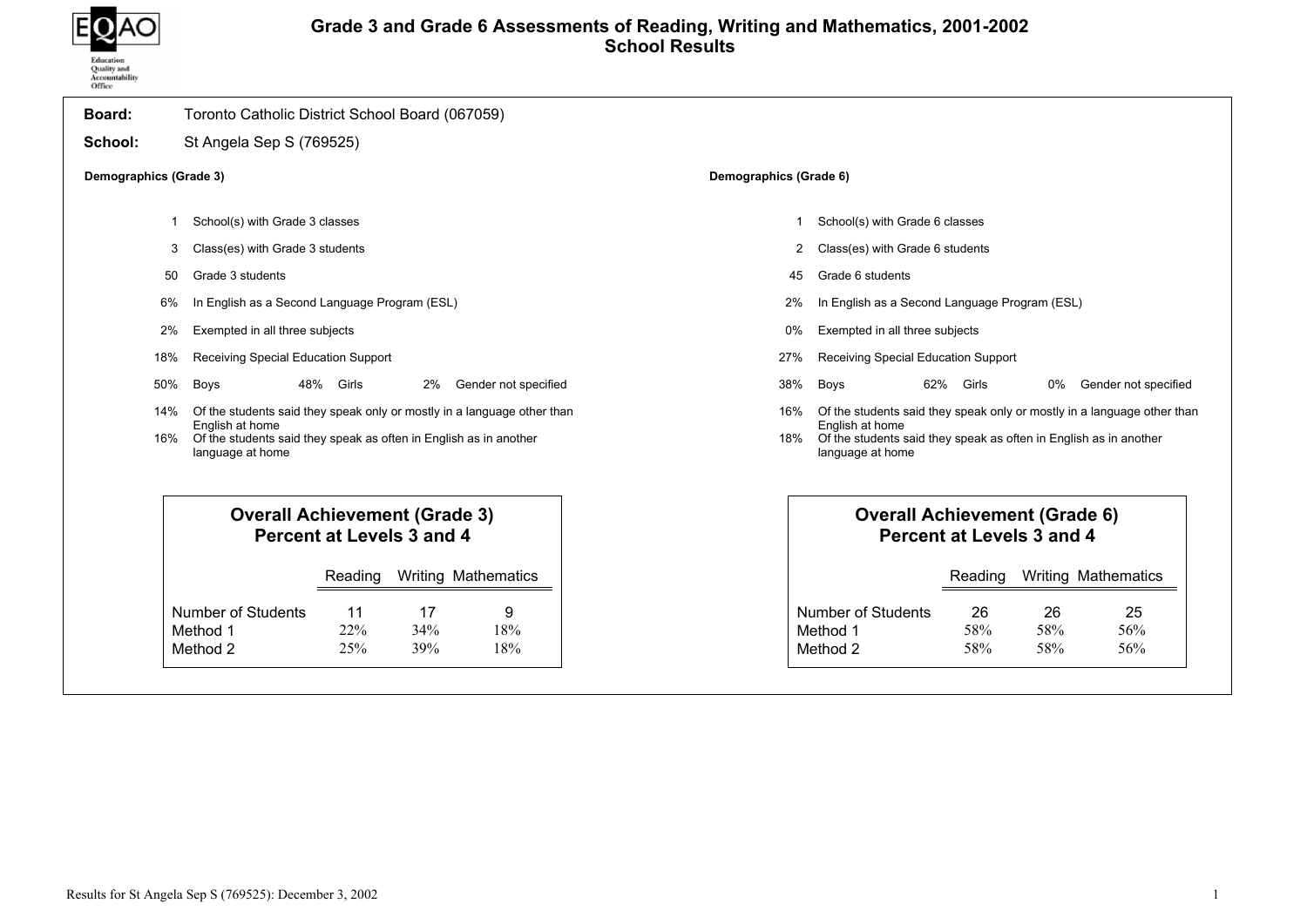## Explanation of Terms and Categories

| <b>Receiving Special</b>      | This designation is for students whose Student Information Form (SIF) indicated that they were formally identified by an<br>Identification,                                                                                                                                                                                                                                                                                                                                                                             |
|-------------------------------|-------------------------------------------------------------------------------------------------------------------------------------------------------------------------------------------------------------------------------------------------------------------------------------------------------------------------------------------------------------------------------------------------------------------------------------------------------------------------------------------------------------------------|
| <b>Education Support:</b>     | Placement and Review Committee (IPRC), as well as those students who though not formally identified, received special<br>education support as noted on their Individual Education Plan (IEP).                                                                                                                                                                                                                                                                                                                           |
| Exempt:                       | This designation is for students who were formally exempted from participation in one or more component of the assessment.                                                                                                                                                                                                                                                                                                                                                                                              |
| No data:                      | This refers to non-exempt students from whom EQAO did not receive completed assessment booklets.                                                                                                                                                                                                                                                                                                                                                                                                                        |
| <b>NEIS:</b>                  | (Not Enough Information to Score) This designation is for student work that is deemed to be insufficient to be assigned a level of<br>achievement in a given category or strand within a subject, on the multiple-choice component or for overall achievement. This is<br>the case if large sections of work are missing due to absence or other reasons.                                                                                                                                                               |
| <b>NE1:</b>                   | (Not Enough Evidence for Level 1) This is the reporting designation for students who have provided enough information to score<br>but have not demonstrated enough evidence of knowledge and understanding to be assigned Level 1.                                                                                                                                                                                                                                                                                      |
| Levels 1-4:                   | EQAO's four-level marking scale is aligned with the four-level scale used on the Ontario Student Report Card, and sets Level 3 as<br>the provincial standard.                                                                                                                                                                                                                                                                                                                                                           |
| <b>Explanation of Methods</b> |                                                                                                                                                                                                                                                                                                                                                                                                                                                                                                                         |
| Method 1:                     | All data are reported. Method 1 expresses the number of students achieving at each level, as a percentage of all students in the<br>grade, including students who were exempted and those whose work on the assessment did not produce enough information to<br>score. EQAO uses Method 1 for reporting because publicly funded schools are accountable for the achievement and progress of<br>all students. Schools and boards are required to use this method to ensure consistency of reporting across the province. |
| <b>Method 2:</b>              | An alternative way of presenting the data. Method 2 expresses the distribution of student results as a percentage of those<br>students who actually took part in the assessment and produced work that could be scored. Students who were exempt, or for<br>whom there is no performance data, are excluded. Method 2 highlights the results achieved by students who have scorable work.                                                                                                                               |

#### Notes

- Gender differences may not be precise, since gender was not specified on some Student Information Forms (SIF).
- Percentages may not sum to 100 due to rounding.
- In reading and writing, the overall level of achievement is calculated using students' scores in the categories and in the multiple-choice component. In mathematics, the overall level of achievement is calculated using students' scores in categories and strands and in the multiple-choice component.
- Overall scores are adjusted for year-to-year differences in assessments.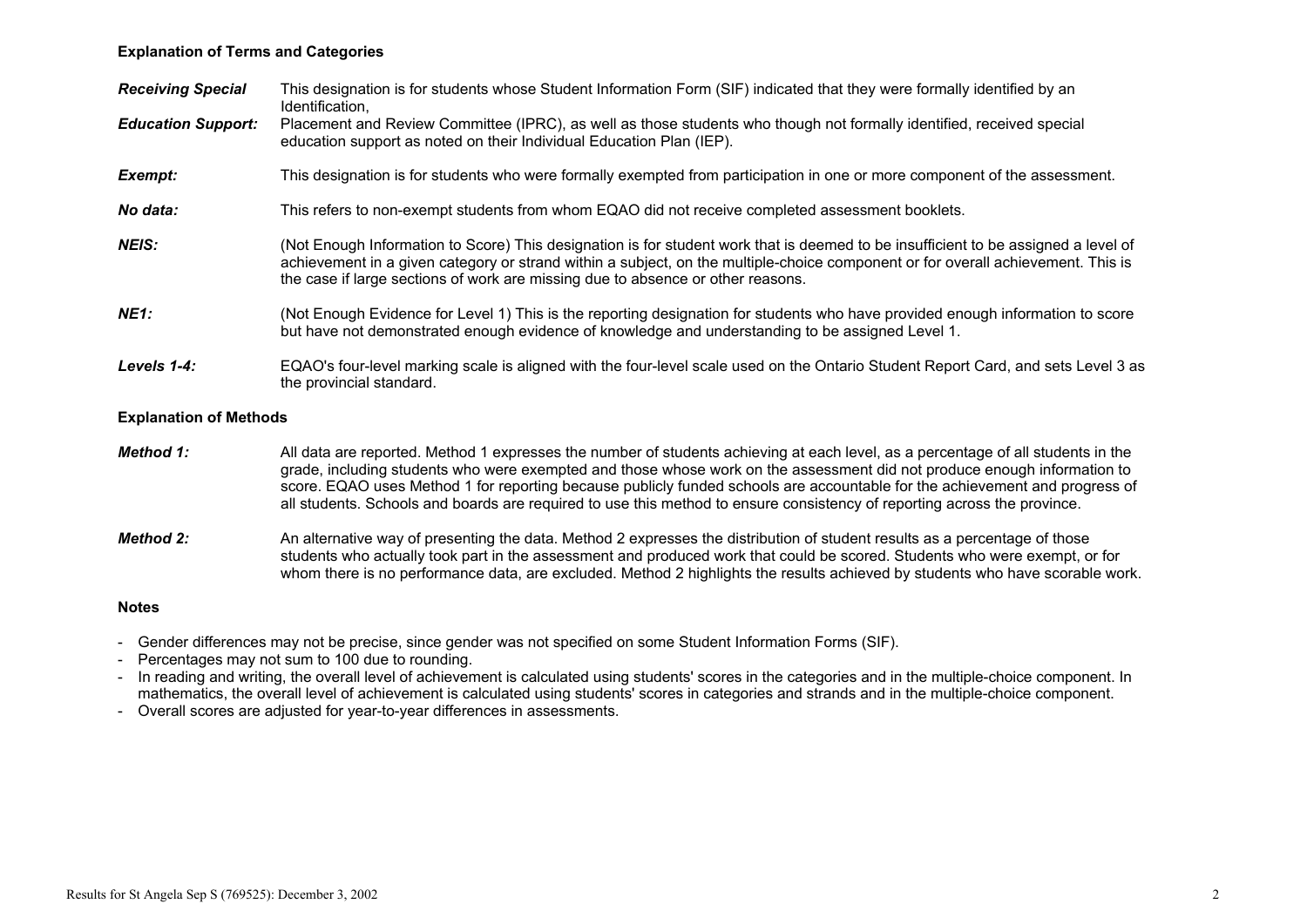# Grade 3 and Grade 6 Assessments of Reading, Writing and Mathematics, 2001-2002 School Results



<sup>1</sup> Percentages may not sum to 100 due to rounding.

<sup>2</sup> Not Enough Information to Score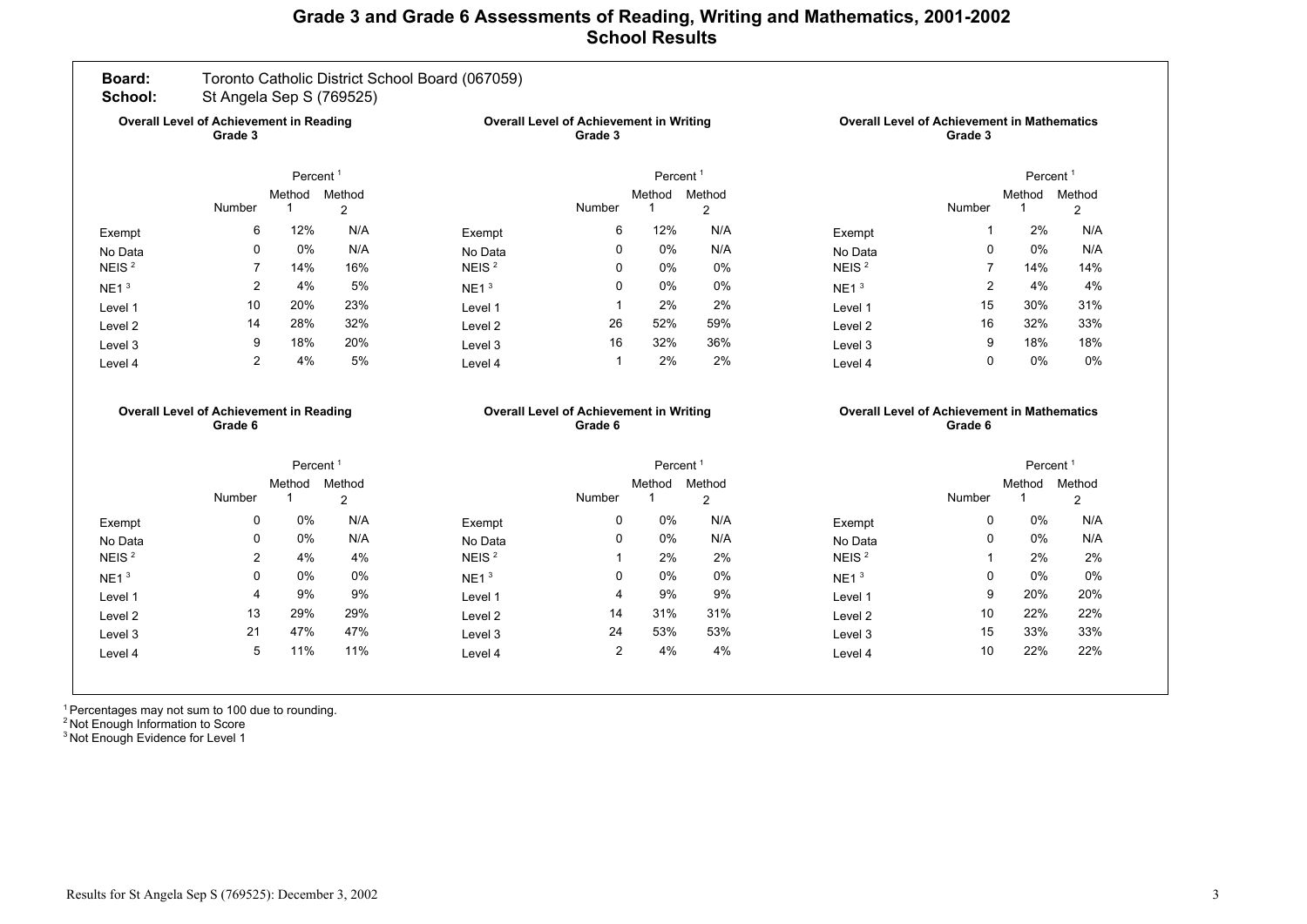# Grade 3 Results: Detailed Overall Achievement

## Reading Overall , Method 1

|                    | Board<br><b>Results</b><br>$n=7063$ | School<br>Results<br>$n = 50$ |  |  |
|--------------------|-------------------------------------|-------------------------------|--|--|
| Exempt             | 7%                                  | 12%                           |  |  |
| No Data            | $\leq 1\%$                          | 0%                            |  |  |
| N EIS <sup>1</sup> | 6%                                  | 14%                           |  |  |
| NE1 <sup>2</sup>   | $1\%$                               | 4%                            |  |  |
| Level 1            | 11%                                 | 20%                           |  |  |
| Level <sub>2</sub> | 28%                                 | 28%                           |  |  |
| Level <sub>3</sub> | 42%                                 | 18%                           |  |  |
| Level 4            | 6%                                  | 4%                            |  |  |

## Reading Overall , Method 2

|                    | Board<br><b>Results</b><br>n=6 567 | School<br>Results<br>$n = 44$ |  |  |
|--------------------|------------------------------------|-------------------------------|--|--|
| NEIS <sup>1</sup>  | 6%                                 | 16%                           |  |  |
| $NE1^2$            | $1\%$                              | 5%                            |  |  |
| Level 1            | 12%                                | 23%                           |  |  |
| Level <sub>2</sub> | 30%                                | 32%                           |  |  |
| Level <sub>3</sub> | 46%                                | 20%                           |  |  |
| Level 4            | 6%                                 | 5%                            |  |  |

<sup>1</sup> Not Enough Information to Score <sup>2</sup> Not Enough Evidence for Level 1

# Writing Overall , Method 1

|                    | Board<br>Results<br>n=7 063 | School<br>Results<br>$n = 50$ |
|--------------------|-----------------------------|-------------------------------|
| Exempt             | 6%                          | 12%                           |
| No Data            | 1%                          | 0%                            |
| NEIS <sup>1</sup>  | 3%                          | 0%                            |
| NE1 <sup>2</sup>   | $1\%$                       | 0%                            |
| Level 1            | 2%                          | 2%                            |
| Level <sub>2</sub> | 30%                         | 52%                           |
| Level 3            | 48%                         | 32%                           |
| Level 4            | 10%                         | 2%                            |

## Writing Overall , Method 2

|                   | Board<br><b>Results</b><br>$n = 6591$ | School<br>Results<br>$n = 44$ |  |  |
|-------------------|---------------------------------------|-------------------------------|--|--|
| NEIS <sup>1</sup> | 3%                                    | $0\%$                         |  |  |
| NE1 <sup>2</sup>  | $1\%$                                 | $0\%$                         |  |  |
| Level 1           | 2%                                    | 2%                            |  |  |
| Level 2           | 32%                                   | 59%                           |  |  |
| Level 3           | 52%                                   | 36%                           |  |  |
| Level 4           | 10%                                   | 2%                            |  |  |

## Mathematics Overall , Method 1

|                   | Board<br>Results<br>$n = 7186$ | School<br><b>Results</b><br>$n=50$ |
|-------------------|--------------------------------|------------------------------------|
| Exempt            | 6%                             | 2%                                 |
| No Data           | 1%                             | 0%                                 |
| NEIS <sup>1</sup> | 5%                             | 14%                                |
| NE1 <sup>2</sup>  | $1\%$                          | 4%                                 |
| Level 1           | 6%                             | 30%                                |
| Level 2           | 27%                            | 32%                                |
| Level 3           | 46%                            | 18%                                |
| Level 4           | 10%                            | 0%                                 |

## Mathematics Overall , Method 2

|                   | <b>Board</b><br><b>Results</b><br>n=6 757 | School<br><b>Results</b><br>$n = 49$ |  |  |
|-------------------|-------------------------------------------|--------------------------------------|--|--|
| NEIS <sup>1</sup> | 5%                                        | 14%                                  |  |  |
| NE1 <sup>2</sup>  | $1\%$                                     | 4%                                   |  |  |
| Level 1           | 7%                                        | 31%                                  |  |  |
| Level 2           | 29%                                       | 33%                                  |  |  |
| Level 3           | 48%                                       | 18%                                  |  |  |
| Level 4           | 10%                                       | 0%                                   |  |  |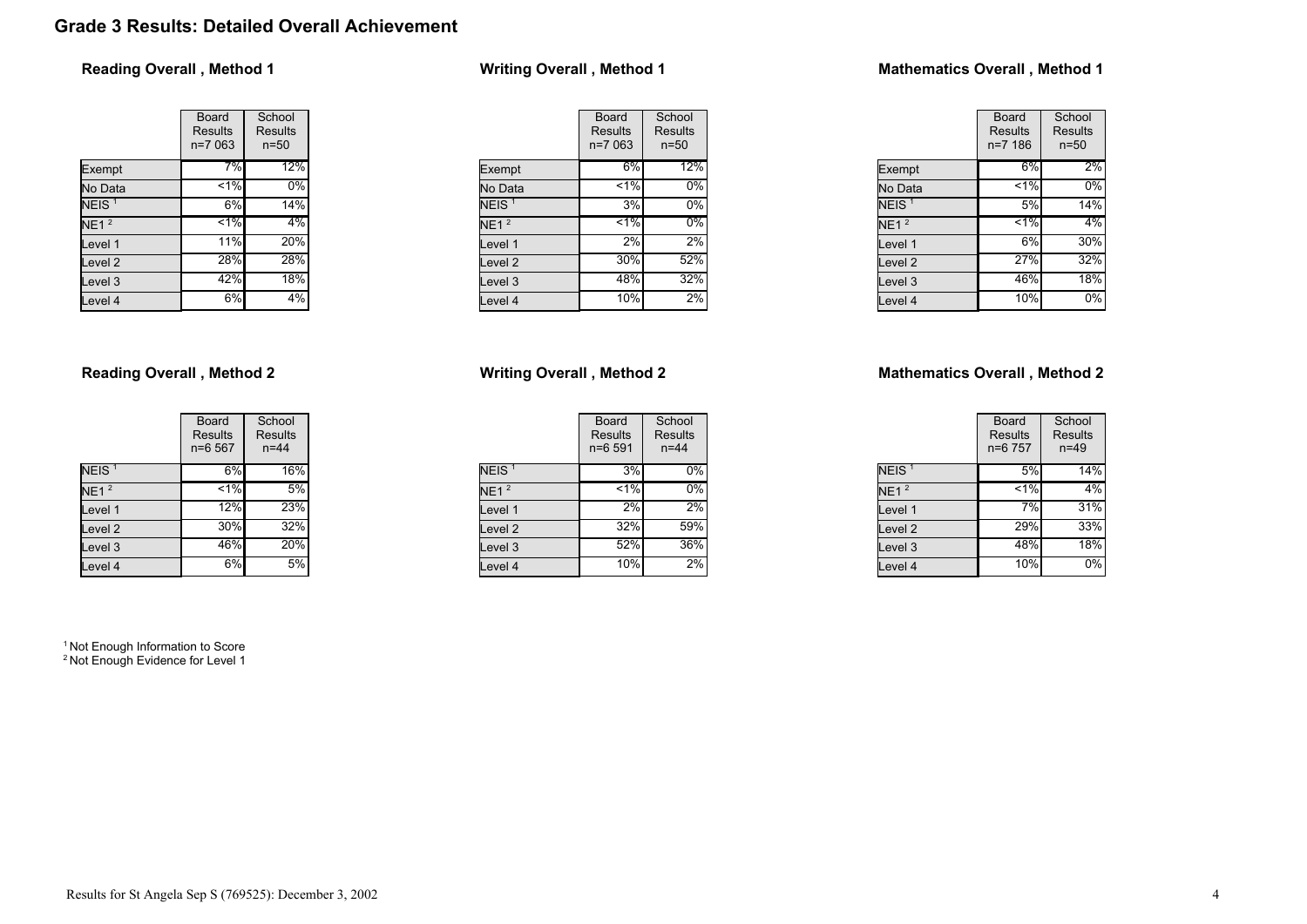# Grade 3 Results: Detailed Reading Achievement in Categories, Method 2

|               | Reasoning                                   |                                  | Communication                        |                               |                                             | <b>Organization of Ideas</b>         | <b>Application of Conventions</b>           |                                    |  |
|---------------|---------------------------------------------|----------------------------------|--------------------------------------|-------------------------------|---------------------------------------------|--------------------------------------|---------------------------------------------|------------------------------------|--|
|               | <b>Board</b><br><b>Results</b><br>$n=6$ 439 | School<br><b>Results</b><br>n=40 | Board<br><b>Results</b><br>$n=6$ 467 | School<br>Results<br>$n = 43$ | <b>Board</b><br><b>Results</b><br>$n=6$ 429 | School<br><b>Results</b><br>$n = 42$ | <b>Board</b><br><b>Results</b><br>$n=6$ 494 | School<br><b>Results</b><br>$n=43$ |  |
| Average score | 9.4 / 20                                    | 7.4/20                           | 9.7 / 20                             | 7.4/20                        | 8.8 / 20                                    | 6.8 / 20                             | 10.9/20                                     | 8.1 / 20                           |  |

# Grade 3 Results: Detailed Writing Achievement in Categories, Method 2

|               | Reasoning                             |                                      | Communication                        |                                      | <b>Organization of Ideas</b>                |                                      | <b>Application of Conventions</b>            |                                      |
|---------------|---------------------------------------|--------------------------------------|--------------------------------------|--------------------------------------|---------------------------------------------|--------------------------------------|----------------------------------------------|--------------------------------------|
|               | Board<br><b>Results</b><br>$n = 6553$ | School<br><b>Results</b><br>$n = 45$ | <b>Board</b><br>Results<br>$n=6$ 554 | School<br><b>Results</b><br>$n = 45$ | <b>Board</b><br><b>Results</b><br>$n=6$ 554 | School<br><b>Results</b><br>$n = 45$ | <b>Board</b><br><b>Results</b><br>$n = 6556$ | School<br><b>Results</b><br>$n = 45$ |
| Average score | /8<br>5.1                             | $\sqrt{4.2/8}$                       | 5.3/8                                | 4.4/8                                | 5.2/8                                       | $\sqrt{4.3}$ /8                      | 5.4/8                                        | 4.7/8                                |

# Grade 3 Results: Detailed Mathematics Achievement in Categories, Method 2

|               | <b>Problem Solving</b>                       |                                  | <b>Understanding of Concepts</b>             |                                      | <b>Procedures</b>                           | <b>Application of Mathematical</b> | <b>Communication of Required</b><br>Knowledge |                                      |
|---------------|----------------------------------------------|----------------------------------|----------------------------------------------|--------------------------------------|---------------------------------------------|------------------------------------|-----------------------------------------------|--------------------------------------|
|               | <b>Board</b><br><b>Results</b><br>$n = 6640$ | School<br><b>Results</b><br>n=46 | <b>Board</b><br><b>Results</b><br>$n = 6666$ | School<br><b>Results</b><br>$n = 46$ | <b>Board</b><br><b>Results</b><br>$n=6$ 720 | School<br><b>Results</b><br>n=48   | <b>Board</b><br><b>Results</b><br>$n=6$ 704   | School<br><b>Results</b><br>$n = 47$ |
| Average score | 9.3 / 20                                     | 5.8/20                           | 10.3 / 20                                    | 6.4 / 20                             | 11.2 / 20                                   | 6.8 / 20                           | 9.0 / 20                                      | 5.6/20                               |

# Grade 3 Results: Detailed Mathematics Achievement in Strands, Method 2

|               | Number Sense and Numeration                  |                             | <b>Geometry and Spatial Sense</b> |                               | <b>Measurement</b>                  |                                      | <b>Patterning and Algebra</b>        |                                      | Data Management and Probability             |                                    |
|---------------|----------------------------------------------|-----------------------------|-----------------------------------|-------------------------------|-------------------------------------|--------------------------------------|--------------------------------------|--------------------------------------|---------------------------------------------|------------------------------------|
|               | <b>Board</b><br><b>Results</b><br>$n = 6648$ | School<br>Results<br>$n=46$ | Board<br>Results<br>$n = 6691$    | School<br>Results<br>$n = 48$ | Board<br><b>Results</b><br>$n=6674$ | School<br><b>Results</b><br>$n = 48$ | Board<br><b>Results</b><br>$n=6$ 709 | School<br><b>Results</b><br>$n = 48$ | <b>Board</b><br><b>Results</b><br>$n=6$ 709 | School<br><b>Results</b><br>$n=48$ |
| Average score | 13.2 / 24                                    | 8.5/24                      | 14.2/24                           | 9.5 / 24                      | 12.0 /24                            | 7.4 / 24                             | 13.4 / 24                            | 9.9 / 24                             | 13.4 / 24                                   | 9.9 / 24                           |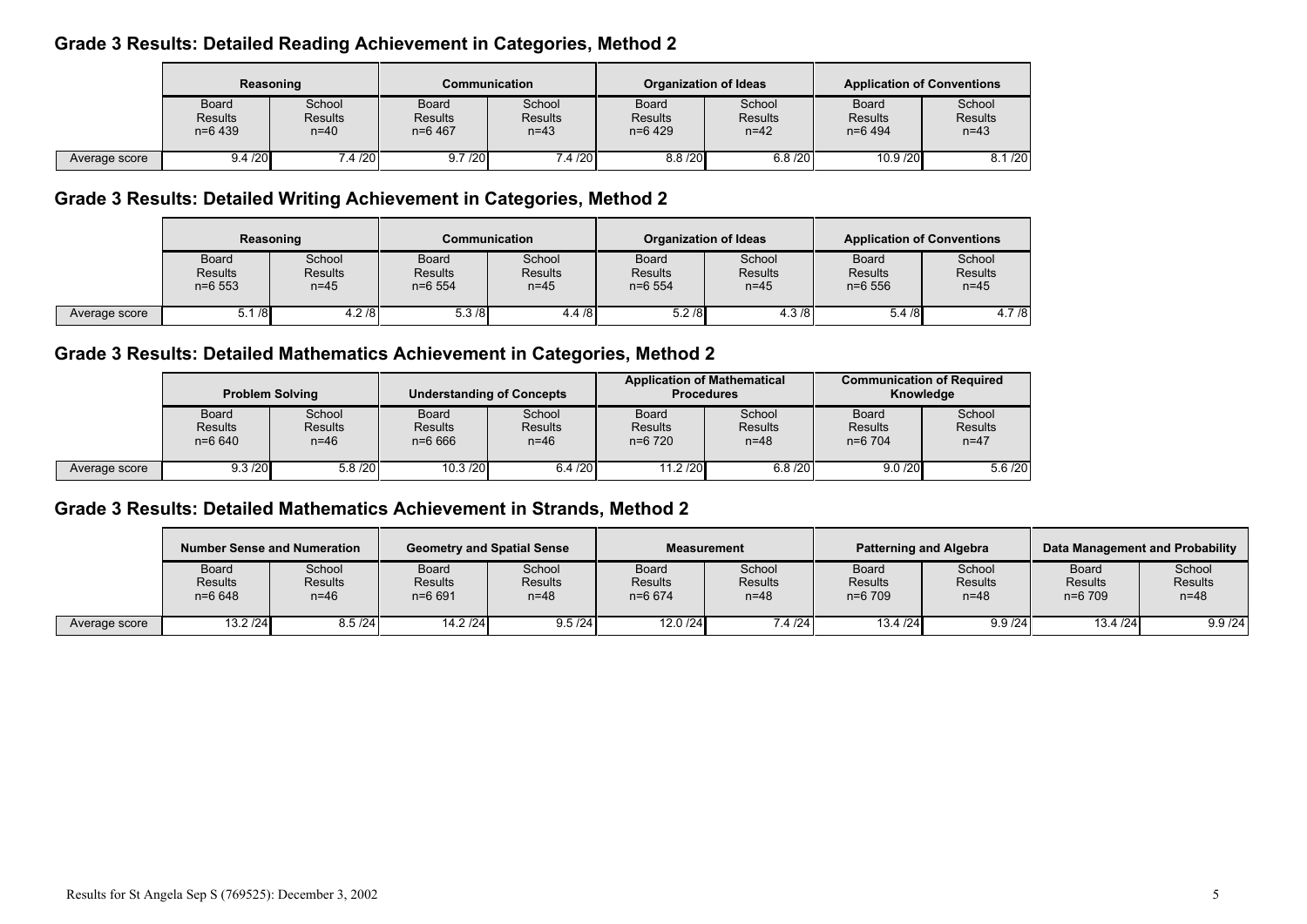# Grade 6 Results: Detailed Overall Achievement

## Reading Overall , Method 1

|                    | Board<br><b>Results</b><br>n=7 046 | School<br><b>Results</b><br>$n = 45$ |
|--------------------|------------------------------------|--------------------------------------|
| Exempt             | 5%                                 | $0\%$                                |
| No Data            | 1%                                 | $0\%$                                |
| NEIS <sup>1</sup>  | 6%                                 | 4%                                   |
| NE1 <sup>2</sup>   | $< 1\%$                            | $0\%$                                |
| Level 1            | 8%                                 | 9%                                   |
| Level <sub>2</sub> | 26%                                | 29%                                  |
| Level <sub>3</sub> | 45%                                | 47%                                  |
| Level 4            | 10%                                | 11%                                  |

## Reading Overall , Method 2

|                    | Board<br><b>Results</b><br>n=6 688 | School<br>Results<br>$n = 45$ |
|--------------------|------------------------------------|-------------------------------|
| NEIS <sup>1</sup>  | 6%                                 | 4%                            |
| NE1 <sup>2</sup>   | $< 1\%$                            | 0%                            |
| Level 1            | 8%                                 | 9%                            |
| Level <sub>2</sub> | 28%                                | 29%                           |
| Level <sub>3</sub> | 47%                                | 47%                           |
| Level 4            | 11%                                | 11%                           |

<sup>1</sup> Not Enough Information to Score <sup>2</sup> Not Enough Evidence for Level 1

## Writing Overall , Method 1

|                    | Board<br><b>Results</b><br>$n=7046$ | School<br>Results<br>$n = 45$ |
|--------------------|-------------------------------------|-------------------------------|
| Exempt             | 5%                                  | $0\%$                         |
| No Data            | 1%                                  | 0%                            |
| NEIS <sup>1</sup>  | 3%                                  | 2%                            |
| NE1 <sup>2</sup>   | 1%                                  | 0%                            |
| Level 1            | 6%                                  | 9%                            |
| Level <sub>2</sub> | 31%                                 | 31%                           |
| Level <sub>3</sub> | 43%                                 | 53%                           |
| Level 4            | 11%                                 | 4%                            |

## Writing Overall , Method 2

|                   | Board<br><b>Results</b><br>n=6 696 | School<br>Results<br>$n = 45$ |
|-------------------|------------------------------------|-------------------------------|
| NEIS <sup>1</sup> | 4%                                 | 2%                            |
| NE1 <sup>2</sup>  | $1\%$                              | 0%                            |
| Level 1           | 7%                                 | 9%                            |
| Level 2           | 33%                                | 31%                           |
| Level 3           | 45%                                | 53%                           |
| Level 4           | 12%                                | 4%                            |

## Mathematics Overall , Method 1

|                   | Board<br>Results<br>$n=7046$ | School<br>Results<br>$n = 45$ |
|-------------------|------------------------------|-------------------------------|
| Exempt            | 5%                           | $0\%$                         |
| No Data           | 1%                           | $0\%$                         |
| NEIS <sup>1</sup> | 6%                           | 2%                            |
| NE1 <sup>2</sup>  | $1\%$                        | $0\%$                         |
| Level 1           | 11%                          | 20%                           |
| Level 2           | 27%                          | 22%                           |
| Level 3           | 38%                          | 33%                           |
| Level 4           | 14%                          | 22%                           |

## Mathematics Overall , Method 2

|                   | Board<br><b>Results</b><br>n=6 705 | School<br><b>Results</b><br>$n = 45$ |
|-------------------|------------------------------------|--------------------------------------|
| NEIS <sup>1</sup> | 6%                                 | 2%                                   |
| NE1 <sup>2</sup>  | $1\%$                              | 0%                                   |
| Level 1           | 11%                                | 20%                                  |
| Level 2           | 28%                                | 22%                                  |
| Level 3           | 40%                                | 33%                                  |
| Level 4           | 15%                                | 22%                                  |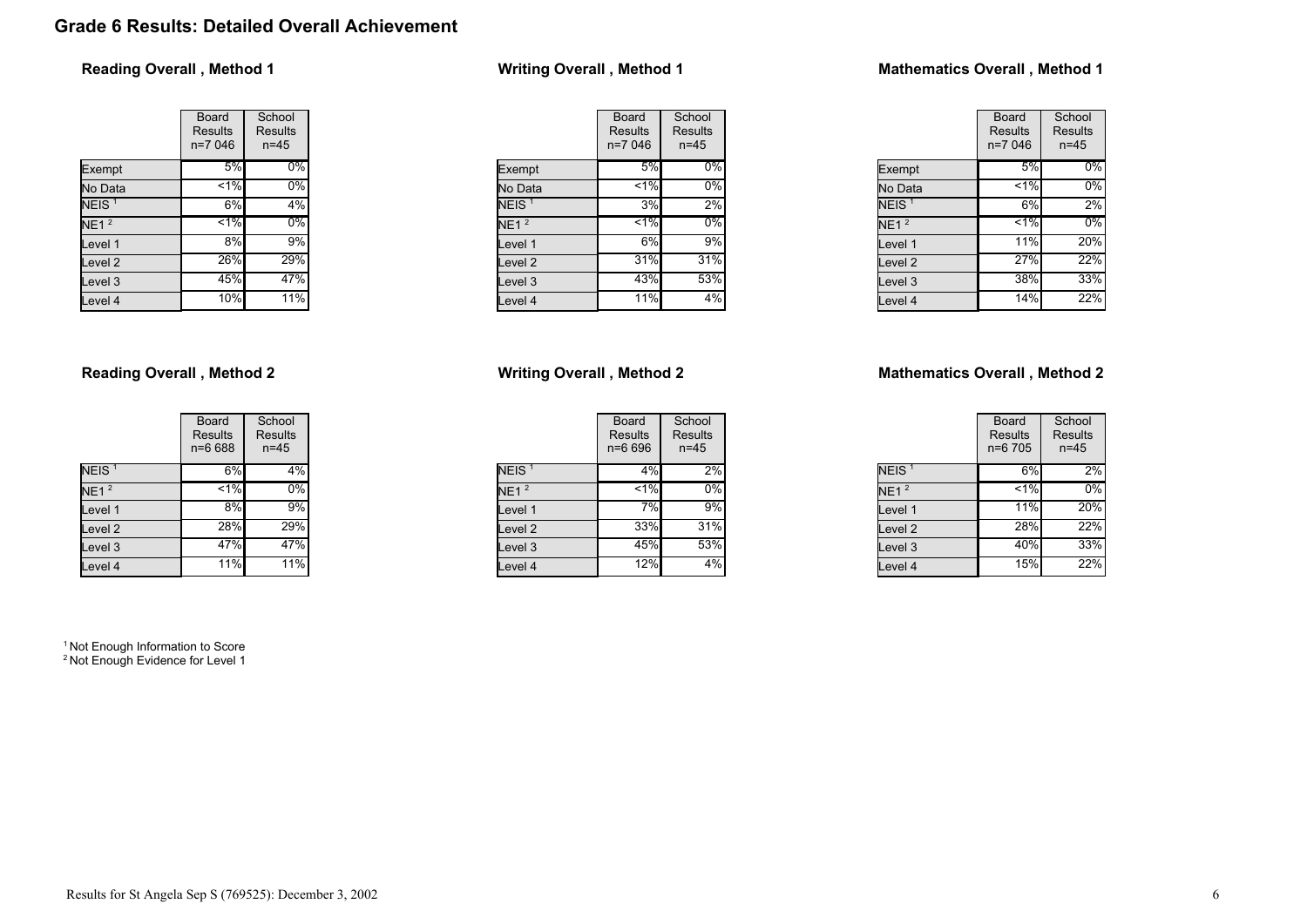# Grade 6 Results: Detailed Reading Achievement in Categories, Method 2

|               | Reasoning                                   |                                      | Communication                               |                                      | <b>Organization of Ideas</b>                 |                                      | <b>Application of Conventions</b>            |                                      |
|---------------|---------------------------------------------|--------------------------------------|---------------------------------------------|--------------------------------------|----------------------------------------------|--------------------------------------|----------------------------------------------|--------------------------------------|
|               | <b>Board</b><br><b>Results</b><br>$n=6$ 541 | School<br><b>Results</b><br>$n = 43$ | <b>Board</b><br><b>Results</b><br>$n=6$ 567 | School<br><b>Results</b><br>$n = 44$ | <b>Board</b><br><b>Results</b><br>$n = 6628$ | School<br><b>Results</b><br>$n = 45$ | <b>Board</b><br><b>Results</b><br>$n = 6553$ | School<br><b>Results</b><br>$n = 45$ |
| Average score | 11.0 /20                                    | .1/20                                | 10.6 / 20                                   | 10.7/20                              | 10.7 / 20                                    | 10.3 / 20                            | 10.2 / 20                                    | 9.9 / 20                             |

# Grade 6 Results: Detailed Writing Achievement in Categories, Method 2

|               | Reasoning                             |                                      | <b>Communication</b>                  |                                      | Organization of Ideas                 |                                      | <b>Application of Conventions</b>            |                                      |
|---------------|---------------------------------------|--------------------------------------|---------------------------------------|--------------------------------------|---------------------------------------|--------------------------------------|----------------------------------------------|--------------------------------------|
|               | Board<br><b>Results</b><br>$n = 6599$ | School<br><b>Results</b><br>$n = 44$ | <b>Board</b><br>Results<br>$n = 6606$ | School<br><b>Results</b><br>$n = 44$ | Board<br><b>Results</b><br>$n = 6601$ | School<br><b>Results</b><br>$n = 44$ | <b>Board</b><br><b>Results</b><br>$n = 6607$ | School<br><b>Results</b><br>$n = 44$ |
| Average score | 4.9/8                                 | 5.0/8                                | 5.1/8                                 | 4.9/8                                | 5.0/8                                 | 4.8/8                                | 5.3/8                                        | 5.1/8                                |

# Grade 6 Results: Detailed Mathematics Achievement in Categories, Method 2

|               | <b>Problem Solving</b>                       |                                      | <b>Understanding of Concepts</b>      |                                      | <b>Application of Mathematical</b><br><b>Procedures</b> |                                      | <b>Communication of Required</b><br>Knowledge |                                      |
|---------------|----------------------------------------------|--------------------------------------|---------------------------------------|--------------------------------------|---------------------------------------------------------|--------------------------------------|-----------------------------------------------|--------------------------------------|
|               | <b>Board</b><br><b>Results</b><br>$n = 6613$ | School<br><b>Results</b><br>$n = 45$ | Board<br><b>Results</b><br>$n = 6618$ | School<br><b>Results</b><br>$n = 45$ | <b>Board</b><br><b>Results</b><br>$n = 6595$            | School<br><b>Results</b><br>$n = 45$ | <b>Board</b><br><b>Results</b><br>$n = 6632$  | School<br><b>Results</b><br>$n = 45$ |
| Average score | 10.1 / 20                                    | 10.1 / 20                            | 11.4 / 20                             | 12.0 /20                             | 11.6 /20                                                | 11.0 / 20                            | 9.9 / 20                                      | 10.4 / 20                            |

# Grade 6 Results: Detailed Mathematics Achievement in Strands, Method 2

|               | <b>Number Sense and Numeration</b>    |                             | <b>Geometry and Spatial Sense</b>   |                                      | <b>Measurement</b>                           |                                      | <b>Patterning and Algebra</b>              |                             | Data Management and Probability              |                                    |
|---------------|---------------------------------------|-----------------------------|-------------------------------------|--------------------------------------|----------------------------------------------|--------------------------------------|--------------------------------------------|-----------------------------|----------------------------------------------|------------------------------------|
|               | Board<br><b>Results</b><br>$n = 6643$ | School<br>Results<br>$n=44$ | Board<br><b>Results</b><br>$n=6627$ | School<br><b>Results</b><br>$n = 44$ | <b>Board</b><br><b>Results</b><br>$n = 6608$ | School<br><b>Results</b><br>$n = 44$ | <b>Board</b><br><b>Results</b><br>$n=6591$ | School<br>Results<br>$n=44$ | <b>Board</b><br><b>Results</b><br>$n = 6591$ | School<br><b>Results</b><br>$n=44$ |
| Average score | 13.9 / 24                             | 13.6 / 24                   | 13.9 / 24                           | 14.0 /24                             | 13.0 / 24                                    | 13.5/24                              | 13.6 / 24                                  | 14.0 / 24                   | 13.6/24                                      | 14.0 /24                           |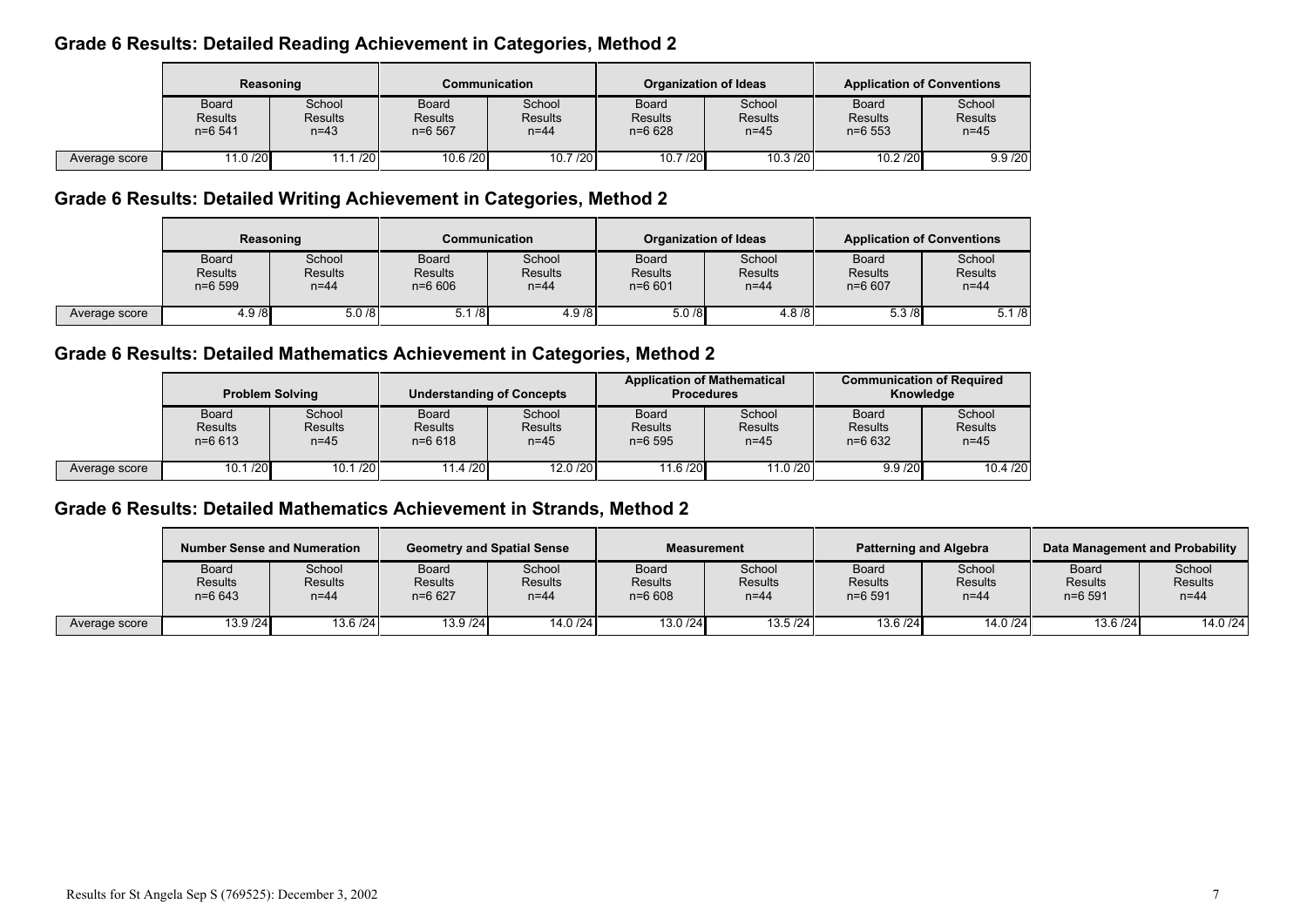# Grade 3 Achievement Results by Contextual Factors

## Reading Overall, Method 1

|  | <b>Results by Gender</b> |  |
|--|--------------------------|--|
|  |                          |  |

|                   | <b>Board Results</b> |                           | <b>School Results</b> |                         |  |
|-------------------|----------------------|---------------------------|-----------------------|-------------------------|--|
|                   | Girls<br>$n=3,455$   | <b>Boys</b><br>$n = 3584$ | Girls<br>$n = 24$     | <b>Boys</b><br>$n = 25$ |  |
| Exempt            | 5%                   | 8%                        | 12%                   | 12%                     |  |
| No Data           | 1%                   | 1%                        | 0%                    | 0%                      |  |
| NEIS <sup>1</sup> | 5%                   | 6%                        | 8%                    | 20%                     |  |
| NE1 <sup>2</sup>  | 1%                   | 1%                        | 4%                    | 4%                      |  |
| Level 1           | 10%                  | 12%                       | 12%                   | 24%                     |  |
| Level 2           | 28%                  | 28%                       | 25%                   | 32%                     |  |
| Level 3           | 45%                  | 40%                       | 33%                   | 4%                      |  |
| Level 4           | 7%                   | 4%                        | 4%                    | 4%                      |  |

#### Reading Overall, Method 2

|                   | <b>Board Results</b> |                         | <b>School Results</b> |                         |
|-------------------|----------------------|-------------------------|-----------------------|-------------------------|
|                   | Girls<br>$n=3,265$   | <b>Boys</b><br>$n=3282$ | Girls<br>$n = 21$     | <b>Boys</b><br>$n = 22$ |
| NEIS <sup>1</sup> | 5%                   | 7%                      | 10%                   | 23%                     |
| NE1 <sup>2</sup>  | 1%                   | 1%                      | 5%                    | 5%                      |
| Level 1           | 10%                  | 13%                     | 14%                   | 27%                     |
| evel 2.           | 29%                  | 31%                     | 29%                   | 36%                     |
| Level 3           | 47%                  | 44%                     | 38%                   | 5%                      |
| Level 4           | 7%                   | 5%                      | 5%                    | 5%                      |

## Writing Overall, Method 2

|                   | <b>Board Results</b> |                           | <b>School Results</b> |                         |
|-------------------|----------------------|---------------------------|-----------------------|-------------------------|
|                   | Girls<br>$n=3273$    | <b>Boys</b><br>$n = 3298$ | Girls<br>$n = 21$     | <b>Boys</b><br>$n = 22$ |
| NEIS <sup>1</sup> | 2%                   | 4%                        | $0\%$                 | $0\%$                   |
| NE1 <sup>2</sup>  | 1%                   | 1%                        | 0%                    | $0\%$                   |
| Level 1           | 2%                   | 3%                        | 0%                    | 5%                      |
| Level 2           | 28%                  | 37%                       | 48%                   | 68%                     |
| Level 3           | 55%                  | 49%                       | 52%                   | 23%                     |
| Level 4           | 14%                  | 7%                        | 0%                    | 5%                      |

## Mathematics Overall, Method 2

|                   | <b>Board Results</b> |                            | <b>School Results</b> |                         |
|-------------------|----------------------|----------------------------|-----------------------|-------------------------|
|                   | Girls<br>$n = 3,358$ | <b>Boys</b><br>$n = 3,380$ | Girls<br>$n = 24$     | <b>Boys</b><br>$n = 24$ |
| NEIS <sup>1</sup> | 5%                   | 5%                         | 21%                   | 8%                      |
| NE1 <sup>2</sup>  | $< 1\%$              | < 1%                       | 8%                    | 0%                      |
| Level 1           | 7%                   | 6%                         | 25%                   | 33%                     |
| Level 2           | 30%                  | 29%                        | 29%                   | 38%                     |
| Level 3           | 49%                  | 48%                        | 17%                   | 21%                     |
| Level 4           | 10%                  | 11%                        | 0%                    | $0\%$                   |

## Writing Overall, Method 1

|                    | <b>Board Results</b> |                           | <b>School Results</b> |                       |
|--------------------|----------------------|---------------------------|-----------------------|-----------------------|
|                    | Girls<br>$n=3,455$   | <b>Boys</b><br>$n = 3584$ | Girls<br>$n = 24$     | <b>Boys</b><br>$n=25$ |
| Exempt             | 5%                   | 8%                        | 12%                   | 12%                   |
| No Data            | $< 1\%$              | < 1%                      | 0%                    | $0\%$                 |
| NEIS <sup>1</sup>  | 2%                   | 3%                        | 0%                    | $0\%$                 |
| NE1 <sup>2</sup>   | $1\%$                | $< 1\%$                   | 0%                    | $0\%$                 |
| Level 1            | 2%                   | 3%                        | 0%                    | 4%                    |
| Level <sub>2</sub> | 26%                  | 34%                       | 42%                   | 60%                   |
| Level 3            | 52%                  | 45%                       | 46%                   | 20%                   |
| Level 4            | 13%                  | 7%                        | 0%                    | 4%                    |

## Mathematics Overall, Method 1

|                    |                   | <b>Board Results</b>    | <b>School Results</b> |                         |
|--------------------|-------------------|-------------------------|-----------------------|-------------------------|
|                    | Girls<br>$n=3527$ | <b>Boys</b><br>$n=3635$ | Girls<br>$n = 24$     | <b>Boys</b><br>$n = 25$ |
| Exempt             | 5%                | 7%                      | 0%                    | 4%                      |
| No Data            | $< 1\%$           | < 1%                    | 0%                    | 0%                      |
| NEIS <sup>1</sup>  | 4%                | 5%                      | 21%                   | 8%                      |
| NE1 <sup>2</sup>   | < 1%              | $< 1\%$                 | 8%                    | 0%                      |
| Level 1            | $6\%$             | $6\%$                   | 25%                   | 32%                     |
| Level <sub>2</sub> | 28%               | 27%                     | 29%                   | 36%                     |
| Level 3            | 47%               | 45%                     | 17%                   | 20%                     |
| Level 4            | 9%                | 10%                     | 0%                    | 0%                      |

<sup>1</sup> Not Enough Information to Score

\* Results for gender are based upon students for whom gender data were available.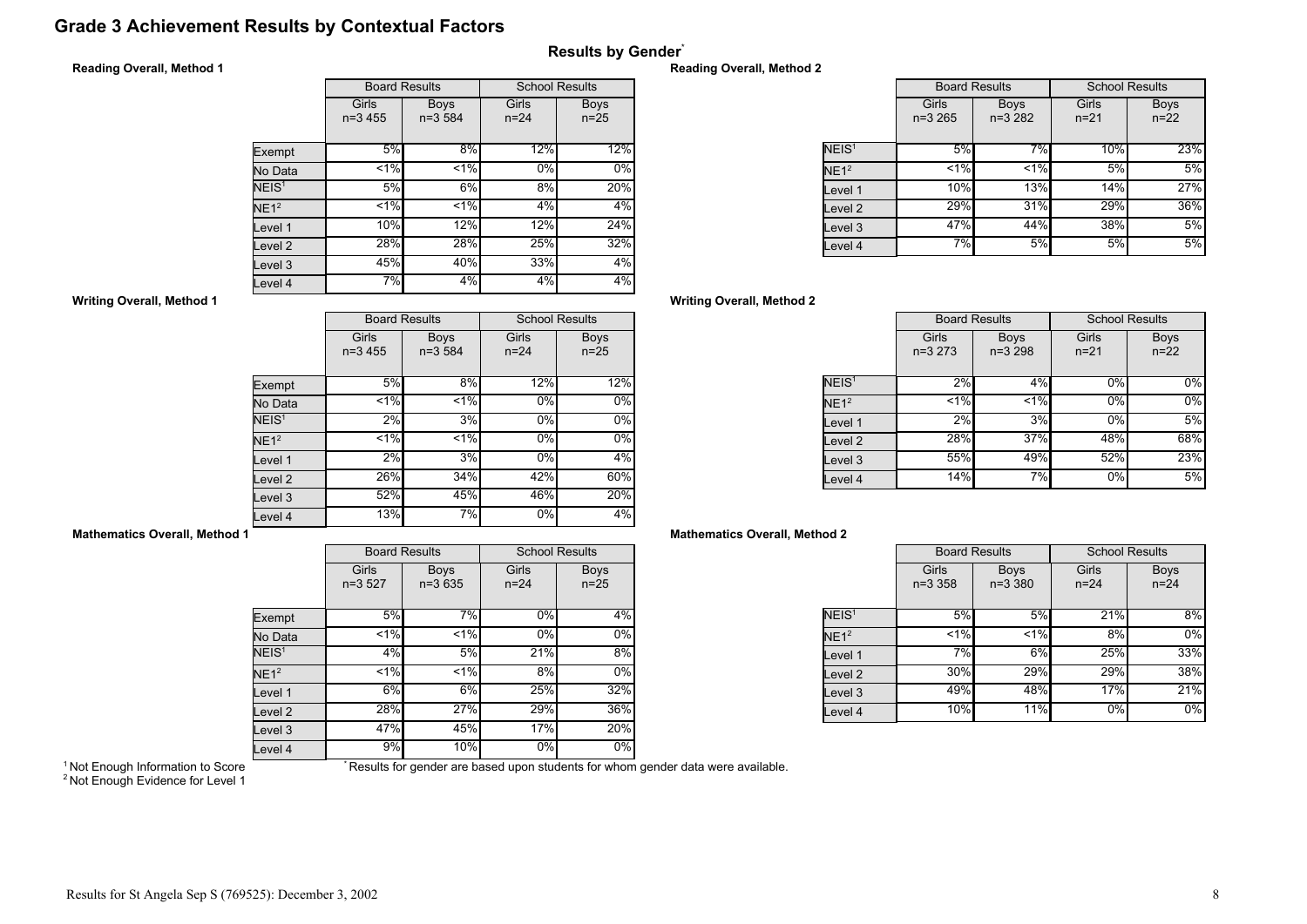# Grade 3 Achievement Results by Contextual Factors, cont'd

## Results by Results by English as a Second Language/English Literacy Development

## Reading Overall, Method 1

|                   | <b>Board Results</b>    |                                            | <b>School Results</b> |                                          |
|-------------------|-------------------------|--------------------------------------------|-----------------------|------------------------------------------|
|                   | In ESL/ELD<br>$n = 249$ | All Other<br><b>Students</b><br>$n = 6814$ | In ESL/ELD<br>$n=3$   | All Other<br><b>Students</b><br>$n = 47$ |
| Exempt            | 47%                     | 5%                                         | 100%                  | 6%                                       |
| No Data           | 2%                      | $1\%$                                      | 0%                    | $0\%$                                    |
| NEIS <sup>1</sup> | 3%                      | 6%                                         | 0%                    | 15%                                      |
| NE1 <sup>2</sup>  | 1%                      | $ 1\% $                                    | 0%                    | 4%                                       |
| Level 1           | $\overline{1}3%$        | 11%                                        | $0\%$                 | 21%                                      |
| Level 2           | 15%                     | 28%                                        | $0\%$                 | 30%                                      |
| Level 3           | 18%                     | 43%                                        | 0%                    | 19%                                      |
| Level 4           | 1%                      | 6%                                         | 0%                    | 4%                                       |

Reading Overall, Method 2

|                   | <b>Board Results</b>    |                                           |                     | <b>School Results</b>                    |
|-------------------|-------------------------|-------------------------------------------|---------------------|------------------------------------------|
|                   | In ESL/ELD<br>$n = 127$ | All Other<br><b>Students</b><br>$n=6$ 440 | In ESL/ELD<br>$n=0$ | All Other<br><b>Students</b><br>$n = 44$ |
| NEIS <sup>1</sup> | 6%                      | 6%                                        |                     | 16%                                      |
| NE1 <sup>2</sup>  | 2%                      | $< 1\%$                                   |                     | 5%                                       |
| Level 1           | 25%                     | 11%                                       |                     | 23%                                      |
| evel 2.           | 29%                     | 30%                                       |                     | 32%                                      |
| evel 3            | 36%                     | 46%                                       |                     | 20%                                      |
| Level 4           | 2%                      | 6%                                        |                     | 5%                                       |

## Writing Overall, Method 2

|                   | <b>Board Results</b>    |                                           | <b>School Results</b> |                                          |
|-------------------|-------------------------|-------------------------------------------|-----------------------|------------------------------------------|
|                   | In ESL/ELD<br>$n = 137$ | All Other<br><b>Students</b><br>$n=6$ 454 | In ESL/ELD<br>$n=0$   | All Other<br><b>Students</b><br>$n = 44$ |
| NEIS <sup>1</sup> | 4%                      | 3%                                        |                       | $0\%$                                    |
| NE1 <sup>2</sup>  | 0%                      | $< 1\%$                                   |                       | $0\%$                                    |
| Level 1           | 12%                     | 2%                                        |                       | 2%                                       |
| Level 2           | 47%                     | 32%                                       |                       | 59%                                      |
| Level 3           | 34%                     | 52%                                       |                       | 36%                                      |
| Level 4           | 3%                      | 11%                                       |                       | 2%                                       |

## Mathematics Overall, Method 2

|                   | <b>Board Results</b>    |                                            | <b>School Results</b> |                                        |
|-------------------|-------------------------|--------------------------------------------|-----------------------|----------------------------------------|
|                   | In ESL/ELD<br>$n = 152$ | All Other<br><b>Students</b><br>$n = 6605$ | In ESL/ELD<br>$n=3$   | All Other<br><b>Students</b><br>$n=46$ |
| NEIS <sup>1</sup> | 8%                      | 5%                                         | 0%                    | 15%                                    |
| NE1 <sup>2</sup>  | 2%                      | < 1%                                       | 67%                   | 0%                                     |
| Level 1           | 13%                     | 6%                                         | 33%                   | 30%                                    |
| Level 2           | 29%l                    | 29%                                        | 0%                    | 35%                                    |
| Level 3           | 40%                     | 49%                                        | 0%                    | 20%                                    |
| Level 4           | 8%                      | 10%                                        | 0%                    | 0%                                     |

#### Writing Overall, Method 1

|                   |                         | <b>Board Results</b>                     | <b>School Results</b> |                                          |
|-------------------|-------------------------|------------------------------------------|-----------------------|------------------------------------------|
|                   | In ESL/ELD<br>$n = 249$ | All Other<br><b>Students</b><br>$n=6814$ | In ESL/ELD<br>$n=3$   | All Other<br><b>Students</b><br>$n = 47$ |
| Exempt            | 43%                     | 5%                                       | 100%                  | 6%                                       |
| No Data           | 2%                      | $< 1\%$                                  | 0%                    | $\overline{0}$ %                         |
| NEIS <sup>1</sup> | 2%                      | 3%                                       | 0%                    | 0%                                       |
| NE1 <sup>2</sup>  | $0\%$                   | $1\%$                                    | 0%                    | $0\%$                                    |
| Level 1           | 6%                      | 2%                                       | 0%                    | 2%                                       |
| Level 2           | 26%                     | 30%                                      | 0%                    | 55%                                      |
| Level 3           | 19%                     | 50%                                      | 0%                    | 34%                                      |
| Level 4           | 2%                      | 10%                                      | 0%                    | 2%                                       |

## Mathematics Overall, Method 1

|                    |                         | <b>Board Results</b>                    | <b>School Results</b> |                                          |
|--------------------|-------------------------|-----------------------------------------|-----------------------|------------------------------------------|
|                    | In ESL/ELD<br>$n = 249$ | All Other<br><b>Students</b><br>n=6 937 | In ESL/ELD<br>$n=3$   | All Other<br><b>Students</b><br>$n = 47$ |
| Exempt             | 37%                     | 5%                                      | 0%                    | 2%                                       |
| No Data            | 2%                      | 1%                                      | 0%                    | 0%                                       |
| NEIS <sup>1</sup>  | 5%                      | 5%                                      | $0\%$                 | 15%                                      |
| NE1 <sup>2</sup>   | 1%                      | 1%                                      | 67%                   | 0%                                       |
| Level 1            | 8%                      | 6%                                      | 33%                   | 30%                                      |
| Level <sub>2</sub> | 18%                     | 28%                                     | 0%                    | 34%                                      |
| Level 3            | 24%                     | 46%                                     | 0%                    | 19%                                      |
| Level 4            | 5%                      | 10%                                     | 0%                    | $0\%$                                    |

<sup>1</sup> Not Enough Information to Score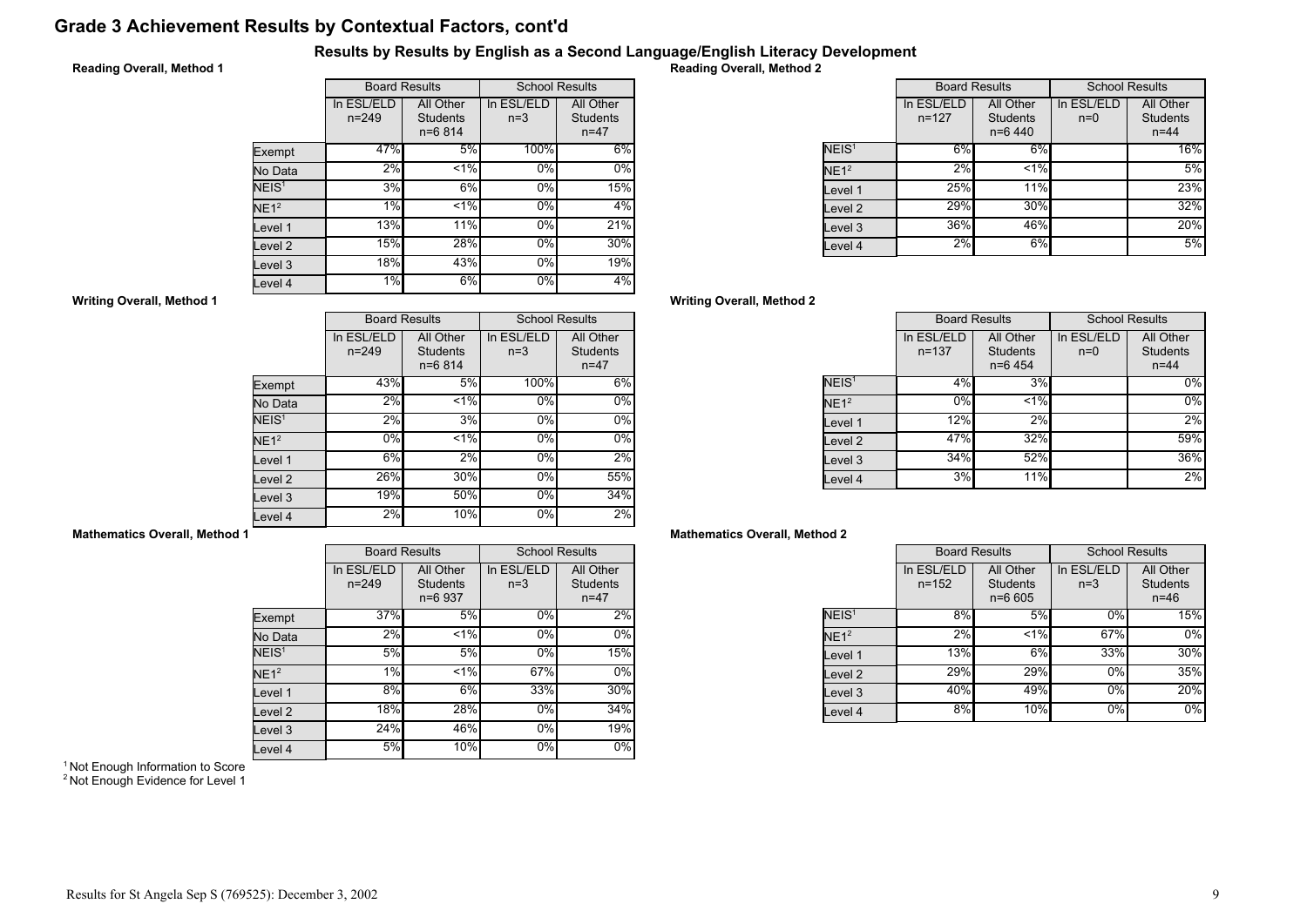# Grade 3 Achievement Results by Contextual Factors, cont'd

## Results for Students with Special Needs (excluding Gifted and Enriched)

## Reading Overall, Method 1

|                   | <b>Board Results</b>                 |                                             | <b>School Results</b>            |                                          |
|-------------------|--------------------------------------|---------------------------------------------|----------------------------------|------------------------------------------|
|                   | Special<br><b>Needs</b><br>$n = 954$ | All Other<br><b>Students</b><br>$n = 6$ 109 | Special<br><b>Needs</b><br>$n=9$ | All Other<br><b>Students</b><br>$n = 41$ |
| Exempt            | 35%                                  | 2%                                          | 33%                              | 7%                                       |
| No Data           | 1%                                   | $< 1\%$                                     | 0%                               | $0\%$                                    |
| NEIS <sup>1</sup> | 9%                                   | 5%                                          | 22%                              | 12%                                      |
| NE1 <sup>2</sup>  | 1%                                   | < 1%                                        | 11%                              | 2%                                       |
| Level 1           | 20%                                  | 10%                                         | 22%                              | 20%                                      |
| Level 2           | 23%                                  | 29%                                         | 11%                              | 32%                                      |
| Level 3           | 10%                                  | 48%                                         | 0%                               | 22%                                      |
| evel 4            | 1%                                   | 6%                                          | 0%                               | 5%                                       |

Reading Overall, Method 2

|                   | <b>Board Results</b>                 |                                            | <b>School Results</b>            |                                          |
|-------------------|--------------------------------------|--------------------------------------------|----------------------------------|------------------------------------------|
|                   | Special<br><b>Needs</b><br>$n = 614$ | All Other<br><b>Students</b><br>$n = 5953$ | Special<br><b>Needs</b><br>$n=6$ | All Other<br><b>Students</b><br>$n = 38$ |
| NEIS <sup>1</sup> | 14%                                  | 5%                                         | 33%                              | 13%                                      |
| NE1 <sup>2</sup>  | 2%                                   | $< 1\%$                                    | 17%                              | 3%                                       |
| Level 1           | 31%                                  | 10%                                        | 33%                              | 21%                                      |
| Level 2           | 36%                                  | 29%                                        | 17%                              | 34%                                      |
| Level 3           | 15%                                  | 49%                                        | 0%                               | 24%                                      |
| Level 4           | 1%                                   | 7%                                         | 0%                               | 5%                                       |

## Writing Overall, Method 2

|                   | <b>Board Results</b>                 |                                            | <b>School Results</b>            |                                          |
|-------------------|--------------------------------------|--------------------------------------------|----------------------------------|------------------------------------------|
|                   | Special<br><b>Needs</b><br>$n = 631$ | All Other<br><b>Students</b><br>$n = 5960$ | Special<br><b>Needs</b><br>$n=6$ | All Other<br><b>Students</b><br>$n = 38$ |
| NEIS <sup>1</sup> | 10%                                  | 2%                                         | 0%                               | $0\%$                                    |
| NE1 <sup>2</sup>  | 1%                                   | 0%                                         | 0%                               | $0\%$                                    |
| Level 1           | 12%                                  | 1%                                         | 17%                              | $0\%$                                    |
| Level 2           | 58%                                  | 30%                                        | 83%                              | 55%                                      |
| Level 3           | 18%                                  | 56%                                        | 0%                               | 42%                                      |
| Level 4           | 1%                                   | 11%                                        | $0\%$                            | 3%                                       |

## Mathematics Overall, Method 2

|                   | <b>Board Results</b>             |                                             | <b>School Results</b>            |                                          |
|-------------------|----------------------------------|---------------------------------------------|----------------------------------|------------------------------------------|
|                   | Special<br><b>Needs</b><br>n=657 | All Other<br><b>Students</b><br>$n = 6 100$ | Special<br><b>Needs</b><br>$n=8$ | All Other<br><b>Students</b><br>$n = 41$ |
| NEIS <sup>1</sup> | 8%                               | 5%                                          | 12%                              | 15%                                      |
| NE1 <sup>2</sup>  | 2%                               | $< 1\%$                                     | 0%                               | 5%                                       |
| Level 1           | 19%                              | 5%                                          | 62%                              | 24%                                      |
| Level 2           | 44%                              | 28%                                         | 25%                              | 34%                                      |
| Level 3           | 24%                              | 51%                                         | 0%                               | 22%                                      |
| Level 4           | 3%                               | 11%                                         | 0%                               | 0%                                       |

#### Writing Overall, Method 1

|                   |                                      | <b>Board Results</b>                        | <b>School Results</b>            |                                          |
|-------------------|--------------------------------------|---------------------------------------------|----------------------------------|------------------------------------------|
|                   | Special<br><b>Needs</b><br>$n = 954$ | All Other<br><b>Students</b><br>$n = 6$ 109 | Special<br><b>Needs</b><br>$n=9$ | All Other<br><b>Students</b><br>$n = 41$ |
| Exempt            | 33%                                  | 2%                                          | 33%                              | 7%                                       |
| No Data           | 1%                                   | < 1%                                        | 0%                               | 0%                                       |
| NEIS <sup>1</sup> | 7%                                   | 2%                                          | 0%                               | $0\%$                                    |
| NE1 <sup>2</sup>  | 1%                                   | 0%                                          | 0%                               | 0%                                       |
| Level 1           | 8%                                   | 1%                                          | 11%                              | 0%                                       |
| Level 2           | 38%                                  | 29%                                         | 56%                              | 51%                                      |
| Level 3           | 12%                                  | 54%                                         | 0%                               | 39%                                      |
| Level 4           | $1\%$                                | 11%                                         | 0%                               | $2\%$                                    |

## Mathematics Overall, Method 1

|                    |                                      | <b>Board Results</b>                     |                                  | <b>School Results</b>                    |
|--------------------|--------------------------------------|------------------------------------------|----------------------------------|------------------------------------------|
|                    | Special<br><b>Needs</b><br>$n = 957$ | All Other<br><b>Students</b><br>$n=6229$ | Special<br><b>Needs</b><br>$n=9$ | All Other<br><b>Students</b><br>$n = 41$ |
| Exempt             | 31%                                  | 2%                                       | 11%                              | $0\%$                                    |
| No Data            | 1%                                   | 1%                                       | 0%                               | 0%                                       |
| NEIS <sup>1</sup>  | 5%                                   | 5%                                       | 11%                              | 15%                                      |
| NE1 <sup>2</sup>   | 1%                                   | 1%                                       | 0%                               | 5%                                       |
| Level 1            | 13%                                  | 5%                                       | 56%                              | 24%                                      |
| Level <sub>2</sub> | 30%                                  | 27%                                      | 22%                              | 34%                                      |
| Level 3            | 17%                                  | 50%                                      | 0%                               | 22%                                      |
| Level 4            | 2%                                   | 11%                                      | 0%                               | 0%                                       |

<sup>1</sup> Not Enough Information to Score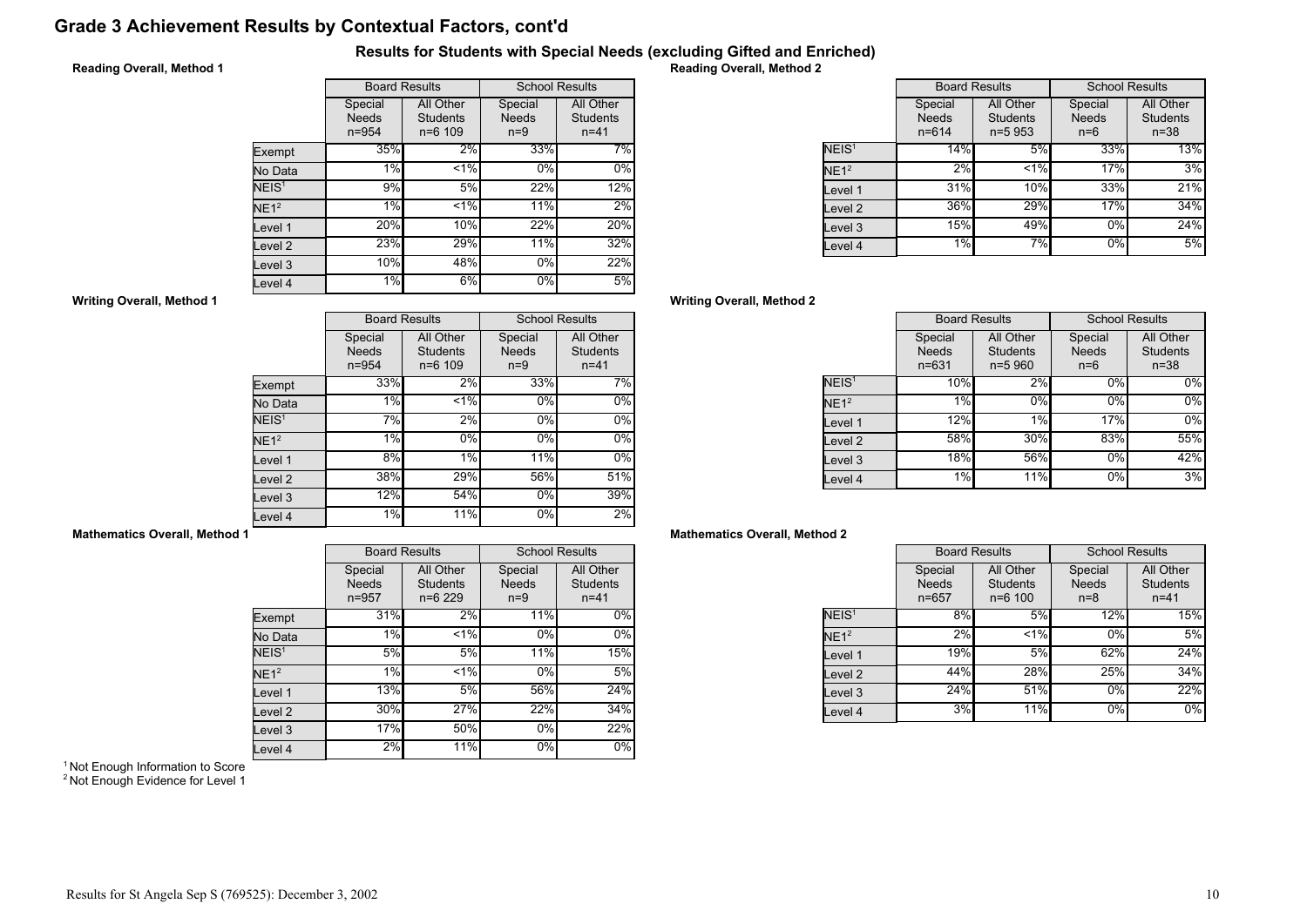## Grade 3 Achievement Results by Contextual Factors, cont'd Results for Students in French Immersion

## Reading<sup>3</sup>Overall, Method 1

|                   | <b>Board Results</b>         |                                          | <b>School Results</b>        |                                          |
|-------------------|------------------------------|------------------------------------------|------------------------------|------------------------------------------|
|                   | French<br>Immersion<br>$n=0$ | All Other<br><b>Students</b><br>$n=7063$ | French<br>Immersion<br>$n=0$ | All Other<br><b>Students</b><br>$n = 50$ |
| Exempt            |                              | 7%                                       |                              | 12%                                      |
| No Data           |                              | $< 1\%$                                  |                              | 0%                                       |
| NEIS <sup>1</sup> |                              | 6%                                       |                              | 14%                                      |
| NE1 <sup>2</sup>  |                              | 1%                                       |                              | 4%                                       |
| Level 1           |                              | 11%                                      |                              | 20%                                      |
| Level 2           |                              | 28%                                      |                              | 28%                                      |
| Level 3           |                              | 42%                                      |                              | 18%                                      |
| Level 4           |                              | 6%                                       |                              | 4%                                       |

## Reading<sup>3</sup>Overall, Method 2

|                   | <b>Board Results</b>         |                                          | <b>School Results</b>        |                                          |
|-------------------|------------------------------|------------------------------------------|------------------------------|------------------------------------------|
|                   | French<br>Immersion<br>$n=0$ | All Other<br><b>Students</b><br>$n=6567$ | French<br>Immersion<br>$n=0$ | All Other<br><b>Students</b><br>$n = 44$ |
| NEIS <sup>1</sup> |                              | 6%                                       |                              | 16%                                      |
| NE1 <sup>2</sup>  |                              | $< 1\%$                                  |                              | 5%                                       |
| Level 1           |                              | 12%                                      |                              | 23%                                      |
| Level 2           |                              | 30%                                      |                              | 32%                                      |
| Level 3           |                              | 46%                                      |                              | 20%                                      |
| Level 4           |                              | 6%                                       |                              | 5%                                       |

## Writing<sup>3</sup>Overall, Method 2

|                   | <b>Board Results</b>         |                                            | <b>School Results</b>        |                                          |
|-------------------|------------------------------|--------------------------------------------|------------------------------|------------------------------------------|
|                   | French<br>Immersion<br>$n=0$ | All Other<br><b>Students</b><br>$n = 6591$ | French<br>Immersion<br>$n=0$ | All Other<br><b>Students</b><br>$n = 44$ |
| NEIS <sup>1</sup> |                              | 3%                                         |                              | $0\%$                                    |
| NE1 <sup>2</sup>  |                              | $< 1\%$                                    |                              | 0%                                       |
| Level 1           |                              | 2%                                         |                              | 2%                                       |
| Level 2           |                              | 32%                                        |                              | 59%                                      |
| Level 3           |                              | 52%                                        |                              | 36%                                      |
| Level 4           |                              | 10%                                        |                              | 2%                                       |

#### Mathematics<sup>4</sup> Overall, Method 2

|                   | <b>Board Results</b>             |                                            | <b>School Results</b>        |                                          |
|-------------------|----------------------------------|--------------------------------------------|------------------------------|------------------------------------------|
|                   | French<br>Immersion<br>$n = 122$ | All Other<br><b>Students</b><br>$n = 6635$ | French<br>Immersion<br>$n=0$ | All Other<br><b>Students</b><br>$n = 49$ |
| NEIS <sup>1</sup> | 8%                               | 5%                                         |                              | 14%                                      |
| NE1 <sup>2</sup>  | 0%                               | $< 1\%$                                    |                              | 4%                                       |
| Level 1           | 2%                               | 7%                                         |                              | 31%                                      |
| Level 2           | <b>16%</b>                       | 29%                                        |                              | 33%                                      |
| Level 3           | 64%                              | 48%                                        |                              | 18%                                      |
| Level 4           | 11%                              | 10%                                        |                              | 0%                                       |

Writing<sup>3</sup>Overall, Method 1

|                    |                              | <b>Board Results</b>                     | <b>School Results</b>        |                                          |
|--------------------|------------------------------|------------------------------------------|------------------------------|------------------------------------------|
|                    | French<br>Immersion<br>$n=0$ | All Other<br><b>Students</b><br>$n=7063$ | French<br>Immersion<br>$n=0$ | All Other<br><b>Students</b><br>$n = 50$ |
| Exempt             |                              | 6%                                       |                              | 12%                                      |
| No Data            |                              | 1%                                       |                              | $0\%$                                    |
| NEIS <sup>1</sup>  |                              | 3%                                       |                              | $0\%$                                    |
| NE1 <sup>2</sup>   |                              | 1%                                       |                              | $0\%$                                    |
| Level 1            |                              | 2%                                       |                              | 2%                                       |
| Level <sub>2</sub> |                              | 30%                                      |                              | 52%                                      |
| Level <sub>3</sub> |                              | 48%                                      |                              | 32%                                      |
| Level 4            |                              | 10%                                      |                              | 2%                                       |

#### Mathematics<sup>4</sup> Overall, Method 1

|                    | <b>Board Results</b>             |                                          | <b>School Results</b>        |                                          |
|--------------------|----------------------------------|------------------------------------------|------------------------------|------------------------------------------|
|                    | French<br>Immersion<br>$n = 123$ | All Other<br><b>Students</b><br>$n=7063$ | French<br>Immersion<br>$n=0$ | All Other<br><b>Students</b><br>$n = 50$ |
| Exempt             | 0%                               | 6%                                       |                              | 2%                                       |
| No Data            | 1%                               | $< 1\%$                                  |                              | 0%                                       |
| NEIS <sup>1</sup>  | 8%                               | 5%                                       |                              | 14%                                      |
| NE1 <sup>2</sup>   | $0\%$                            | $1\%$                                    |                              | 4%                                       |
| Level 1            | 2%                               | $6\%$                                    |                              | 30%                                      |
| Level <sub>2</sub> | 15%                              | 28%                                      |                              | 32%                                      |
| Level 3            | 63%                              | 45%                                      |                              | 18%                                      |
| Level 4            | 11%                              | 10%                                      |                              | $0\%$                                    |

<sup>1</sup> Not Enough Information to Score <sup>2</sup> Not Enough Evidence for Level 1 3 Includes French Immersion students who wrote the reading and writing components in English (Options A and B). Does not include French

Immersion students who did not write the reading and writing components (Option C).<br>^ Includes French Immersion students who wrote the mathematics component in English (Option A) or who wrote a French translation of the En language mathematics component (Options B and C).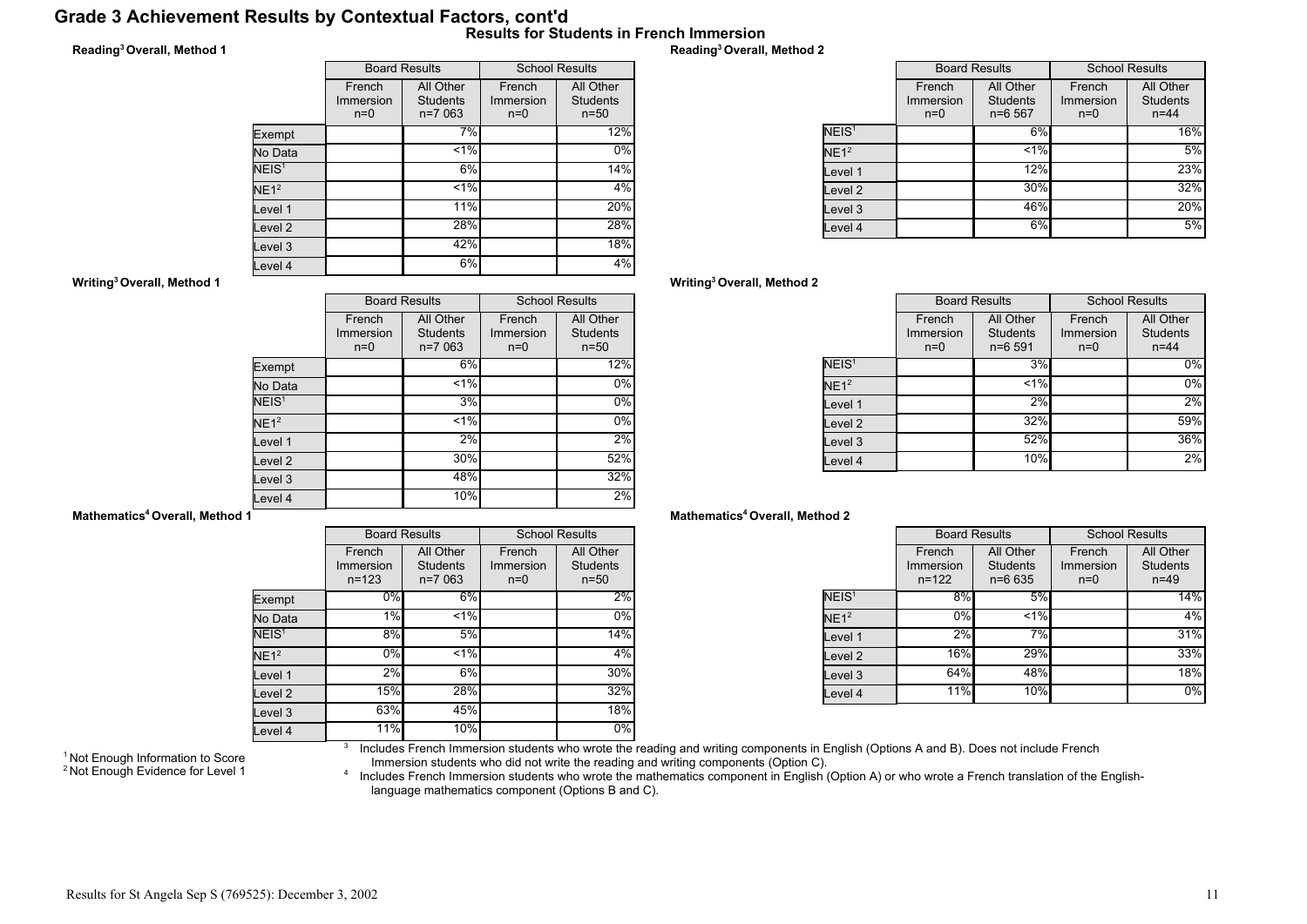# Grade 6 Achievement Results by Contextual Factors

# Results by Gender\*

## Reading Overall, Method 1

|                   | <b>Board Results</b> |                          | <b>School Results</b> |                         |
|-------------------|----------------------|--------------------------|-----------------------|-------------------------|
|                   | Girls<br>$n=3,529$   | <b>Boys</b><br>$n=3,485$ | Girls<br>$n = 28$     | <b>Boys</b><br>$n = 17$ |
| Exempt            | 4%                   | 6%                       | $0\%$                 | $0\%$                   |
| No Data           | 1%                   | $1\%$                    | 0%                    | $0\%$                   |
| NEIS <sup>1</sup> | 4%                   | 7%                       | 4%                    | 6%                      |
| NE1 <sup>2</sup>  | $1\%$                | 1%                       | 0%                    | $0\%$                   |
| Level 1           | 6%                   | 10%                      | 7%                    | 12%                     |
| Level 2           | 24%                  | 29%                      | 25%                   | 35%                     |
| Level 3           | 49%                  | 41%                      | 50%                   | 41%                     |
| Level 4           | 14%                  | 7%                       | 14%                   | 6%                      |

#### Reading Overall, Method 2

|                   |                      | <b>Board Results</b>    |                   | <b>School Results</b>   |
|-------------------|----------------------|-------------------------|-------------------|-------------------------|
|                   | Girls<br>$n = 3,392$ | <b>Boys</b><br>$n=3271$ | Girls<br>$n = 28$ | <b>Boys</b><br>$n = 17$ |
| NEIS <sup>1</sup> | 4%                   | 8%                      | 4%                | 6%                      |
| NE1 <sup>2</sup>  | 1%                   | 1%                      | 0%                | 0%                      |
| Level 1           | 6%                   | 10%                     | 7%                | 12%                     |
| evel 2.           | 24%                  | 31%                     | 25%               | 35%                     |
| evel 3.           | 51%                  | 43%                     | 50%               | 41%                     |
| Level 4           | 14%                  | 7%                      | 14%               | 6%                      |

## Writing Overall, Method 2

|                   | <b>Board Results</b> |                         | <b>School Results</b> |                         |
|-------------------|----------------------|-------------------------|-----------------------|-------------------------|
|                   | Girls<br>$n=3.397$   | <b>Boys</b><br>$n=3274$ | Girls<br>$n = 28$     | <b>Boys</b><br>$n = 17$ |
| NEIS <sup>1</sup> | 2%                   | 5%                      | 4%                    | $0\%$                   |
| NE1 <sup>2</sup>  | 1%                   | 1%                      | 0%                    | $0\%$                   |
| Level 1           | 4%                   | 10%                     | 4%                    | 18%                     |
| Level 2           | 29%                  | 38%                     | 32%                   | 29%                     |
| Level 3           | 49%                  | 41%                     | 57%                   | 47%                     |
| Level 4           | 16%                  | 7%                      | 4%                    | 6%                      |

## Mathematics Overall, Method 2

|                   | <b>Board Results</b> |                         | <b>School Results</b> |                         |
|-------------------|----------------------|-------------------------|-----------------------|-------------------------|
|                   | Girls<br>$n = 3,396$ | <b>Boys</b><br>$n=3284$ | Girls<br>$n = 28$     | <b>Boys</b><br>$n = 17$ |
| NEIS <sup>1</sup> | 5%                   | 7%                      | 4%                    | $0\%$                   |
| NE1 <sup>2</sup>  | 1%                   | $< 1\%$                 | 0%                    | 0%                      |
| Level 1           | <b>10%</b>           | 12%                     | 14%                   | 29%                     |
| Level 2           | 29%                  | 27%                     | 25%l                  | 18%                     |
| Level 3           | 40%l                 | 39%                     | 39%                   | 24%                     |
| Level 4           | 15%                  | 15%                     | 18%                   | 29%                     |

## Writing Overall, Method 1

|                   | <b>Board Results</b> |                          | <b>School Results</b> |                         |
|-------------------|----------------------|--------------------------|-----------------------|-------------------------|
|                   | Girls<br>$n=3529$    | <b>Boys</b><br>$n=3,485$ | Girls<br>$n = 28$     | <b>Boys</b><br>$n = 17$ |
| Exempt            | 4%                   | 6%                       | $0\%$                 | $0\%$                   |
| No Data           | $< 1\%$              | 1%                       | 0%                    | $0\%$                   |
| NEIS <sup>1</sup> | 2%                   | 4%                       | 4%                    | $0\%$                   |
| NE1 <sup>2</sup>  | 1%                   | 1%                       | 0%                    | $0\%$                   |
| Level 1           | 4%                   | 9%                       | 4%                    | 18%                     |
| Level 2           | 28%                  | 35%                      | 32%                   | 29%                     |
| Level 3           | 47%                  | 38%                      | 57%                   | 47%                     |
| Level 4           | 15%                  | 7%                       | 4%                    | 6%                      |

## Mathematics Overall, Method 1

|                    | <b>Board Results</b> |                          | <b>School Results</b> |                         |  |
|--------------------|----------------------|--------------------------|-----------------------|-------------------------|--|
|                    | Girls<br>$n=3529$    | <b>Boys</b><br>$n=3,485$ | Girls<br>$n = 28$     | <b>Boys</b><br>$n = 17$ |  |
| Exempt             | 4%                   | 6%                       | 0%                    | $0\%$                   |  |
| No Data            | < 1%                 | $< 1\%$                  | 0%                    | 0%                      |  |
| NEIS <sup>1</sup>  | 5%                   | 6%                       | 4%                    | $0\%$                   |  |
| NE1 <sup>2</sup>   | 1%                   | $1\%$                    | 0%                    | $0\%$                   |  |
| Level 1            | 10%                  | 11%                      | 14%                   | 29%                     |  |
| Level 2            | 28%                  | 25%                      | 25%                   | 18%                     |  |
| Level <sub>3</sub> | 39%                  | 37%                      | 39%                   | 24%                     |  |
| Level 4            | 15%                  | 14%                      | 18%                   | 29%                     |  |

<sup>1</sup> Not Enough Information to Score <sup>2</sup> Not Enough Evidence for Level 1 \* Results for gender are based upon students for whom gender data were available.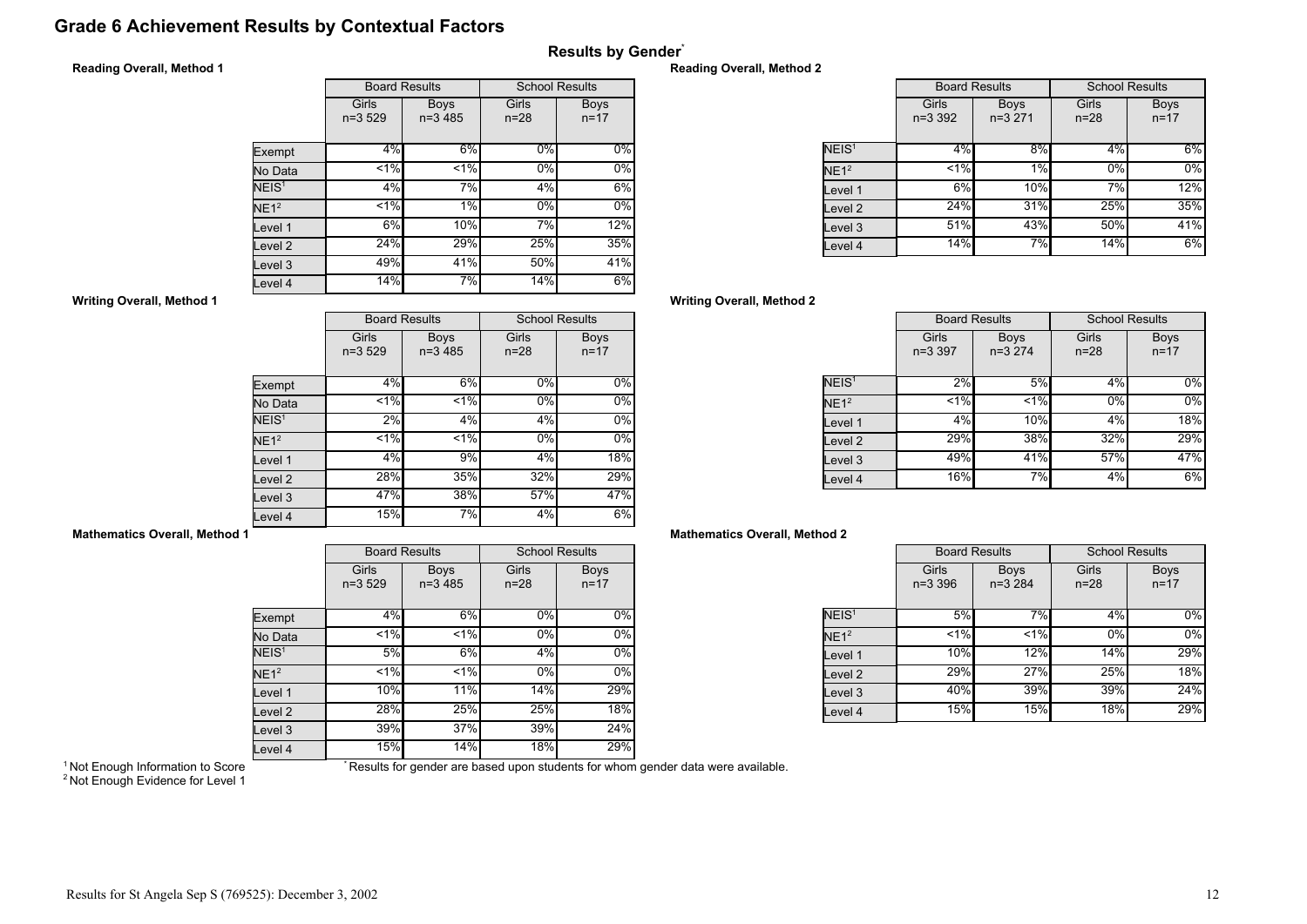# Grade 6 Achievement Results by Contextual Factors, cont'd

## Results by Results by English as a Second Language/English Literacy Development

## Reading Overall, Method 1

|                   | <b>Board Results</b>    |                                            | <b>School Results</b> |                                          |
|-------------------|-------------------------|--------------------------------------------|-----------------------|------------------------------------------|
|                   | In ESL/ELD<br>$n = 353$ | All Other<br><b>Students</b><br>$n = 6693$ | In ESL/ELD<br>$n=1$   | All Other<br><b>Students</b><br>$n = 44$ |
| Exempt            | 27%                     | 4%                                         | $0\%$                 | $0\%$                                    |
| No Data           | 1%                      | $< 1\%$                                    | 0%                    | 0%                                       |
| NEIS <sup>1</sup> | 10%                     | 5%                                         | 0%                    | 5%                                       |
| NE1 <sup>2</sup>  | 2%                      | $1\%$                                      | 0%                    | $0\%$                                    |
| Level 1           | 19%                     | 7%                                         | 100%                  | 7%                                       |
| evel 2            | 25%                     | 26%                                        | $0\%$                 | 30%                                      |
| Level 3           | 13%                     | 46%                                        | 0%                    | 48%                                      |
| Level 4           | 2%                      | 11%                                        | 0%                    | 11%                                      |

Reading Overall, Method 2

|                   | <b>Board Results</b>    |                                           | <b>School Results</b> |                                          |
|-------------------|-------------------------|-------------------------------------------|-----------------------|------------------------------------------|
|                   | In ESL/ELD<br>$n = 254$ | All Other<br><b>Students</b><br>$n=6$ 434 | In ESL/ELD<br>$n=1$   | All Other<br><b>Students</b><br>$n = 44$ |
| NEIS <sup>1</sup> | 14%                     | 6%                                        | 0%                    | 5%                                       |
| NE1 <sup>2</sup>  | 3%                      | $< 1\%$                                   | 0%                    | 0%                                       |
| evel 1.           | 26%                     | 7%                                        | 100%                  | 7%                                       |
| evel 2.           | 35%                     | 27%                                       | 0%                    | 30%                                      |
| evel 3.           | 18%                     | 48%                                       | 0%                    | 48%                                      |
| evel 4            | 3%                      | <b>11%</b>                                | 0%                    | 11%                                      |

## Writing Overall, Method 2

|                    | <b>Board Results</b>    |                                           | <b>School Results</b> |                                          |
|--------------------|-------------------------|-------------------------------------------|-----------------------|------------------------------------------|
|                    | In ESL/ELD<br>$n = 257$ | All Other<br><b>Students</b><br>$n=6$ 439 | In ESL/ELD<br>$n=1$   | All Other<br><b>Students</b><br>$n = 44$ |
| NEIS <sup>1</sup>  | 7%                      | 3%                                        | $0\%$                 | 2%                                       |
| NE1 <sup>2</sup>   | 1%                      | < 1%                                      | 0%                    | $0\%$                                    |
| Level 1            | 28%                     | 6%                                        | 0%                    | 9%                                       |
| Level <sub>2</sub> | 46%                     | 33%                                       | 100%                  | 30%                                      |
| Level 3            | 18%                     | 46%                                       | 0%                    | 55%                                      |
| Level 4            | 1%                      | 12%                                       | 0%                    | 5%                                       |

## Mathematics Overall, Method 2

|                   | <b>Board Results</b>    |                                           | <b>School Results</b> |                                          |
|-------------------|-------------------------|-------------------------------------------|-----------------------|------------------------------------------|
|                   | In ESL/ELD<br>$n = 265$ | All Other<br><b>Students</b><br>$n=6$ 440 | In ESL/ELD<br>$n=1$   | All Other<br><b>Students</b><br>$n = 44$ |
| NEIS <sup>1</sup> | 11%                     | 6%                                        | 0%                    | 2%                                       |
| NE1 <sup>2</sup>  | 2%                      | < 1%                                      | 0%                    | 0%                                       |
| Level 1           | 29%                     | 10%                                       | 100%l                 | 18%                                      |
| Level 2           | 31%                     | 28%                                       | 0%                    | 23%                                      |
| Level 3           | 22%                     | 41%                                       | 0%                    | 34%                                      |
| Level 4           | 6%                      | 15%                                       | 0%                    | 23%                                      |

#### Writing Overall, Method 1

|                   |                         | <b>Board Results</b>                       | <b>School Results</b> |                                          |
|-------------------|-------------------------|--------------------------------------------|-----------------------|------------------------------------------|
|                   | In ESL/ELD<br>$n = 353$ | All Other<br><b>Students</b><br>$n = 6693$ | In ESL/ELD<br>$n=1$   | All Other<br><b>Students</b><br>$n = 44$ |
| Exempt            | 26%                     | 4%                                         | 0%                    | 0%                                       |
| No Data           | 1%                      | < 1%                                       | 0%                    | $\overline{0}$ %                         |
| NEIS <sup>1</sup> | 5%                      | 3%                                         | 0%                    | 2%                                       |
| NE1 <sup>2</sup>  | 1%                      | $1\%$                                      | 0%                    | 0%                                       |
| Level 1           | 20%                     | 6%                                         | 0%                    | 9%                                       |
| evel 2            | 33%                     | 31%                                        | 100%                  | 30%                                      |
| Level 3           | 13%                     | 44%                                        | 0%                    | 55%                                      |
| Level 4           | $1\%$                   | 12%                                        | $0\%$                 | 5%                                       |

## Mathematics Overall, Method 1

|                    |                         | <b>Board Results</b>                       |                     | <b>School Results</b>                    |  |
|--------------------|-------------------------|--------------------------------------------|---------------------|------------------------------------------|--|
|                    | In ESL/ELD<br>$n = 353$ | All Other<br><b>Students</b><br>$n = 6693$ | In ESL/ELD<br>$n=1$ | All Other<br><b>Students</b><br>$n = 44$ |  |
| Exempt             | 24%                     | 4%                                         | 0%                  | $0\%$                                    |  |
| No Data            | 1%                      | 1%                                         | 0%                  | 0%                                       |  |
| NEIS <sup>1</sup>  | 8%                      | 5%                                         | $0\%$               | 2%                                       |  |
| NE1 <sup>2</sup>   | 1%                      | 1%                                         | $0\%$               | $0\%$                                    |  |
| Level 1            | 22%                     | 10%                                        | 100%                | 18%                                      |  |
| Level <sub>2</sub> | 23%                     | 27%                                        | 0%                  | 23%                                      |  |
| Level 3            | 16%                     | 39%                                        | 0%                  | 34%                                      |  |
| Level 4            | 4%                      | 15%                                        | 0%                  | 23%                                      |  |

<sup>1</sup> Not Enough Information to Score